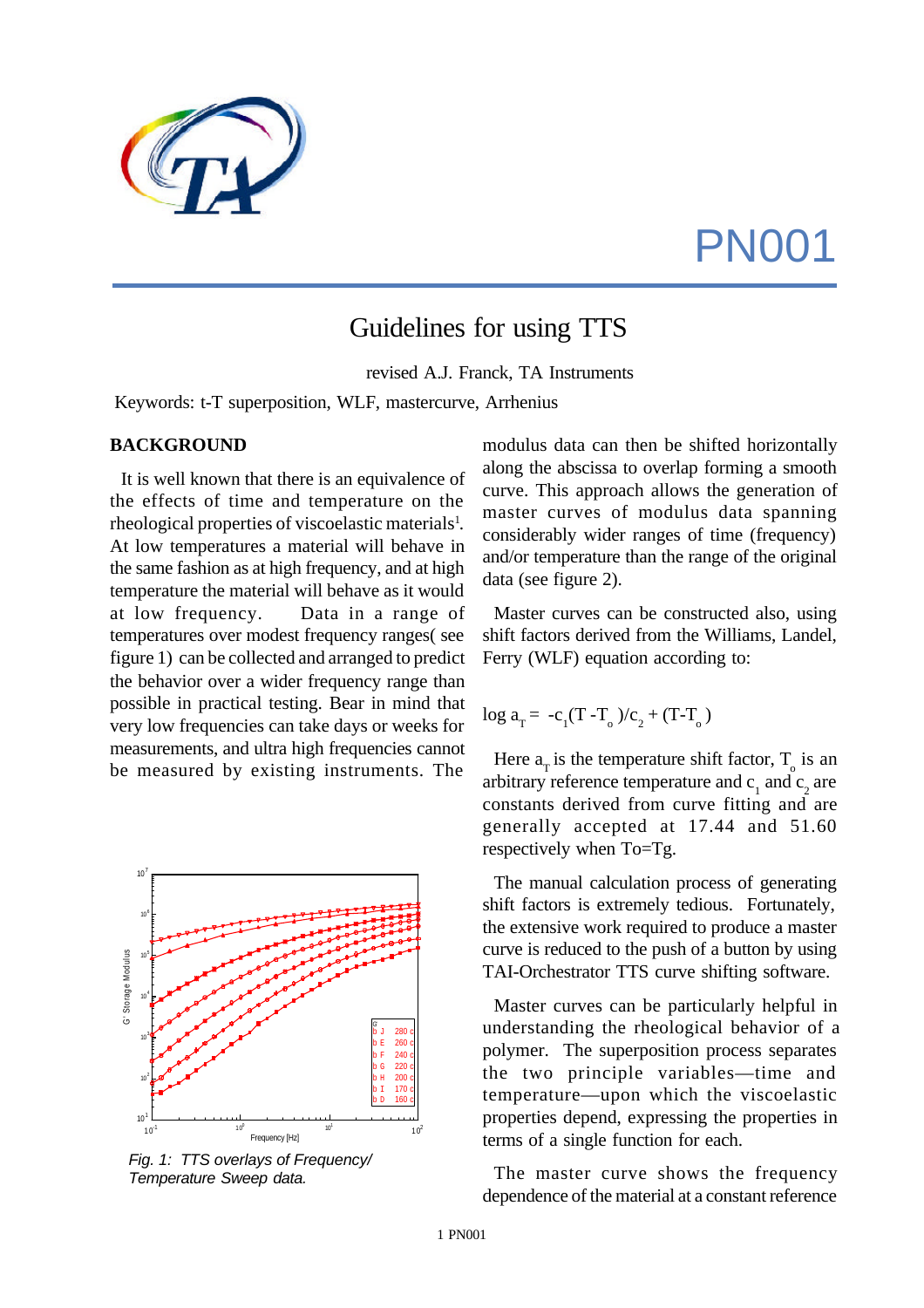temperature,  $T_{o}$ ; the effect of temperature on the viscoelastic properties is shown by the variation of the shift factor  $a<sub>r</sub>$  with temperature.

One can see very clearly from Figures 1 and 2 that data taken over only 3 decades of frequency (Figure 1) can be shifted to generate a master curve which spans 7 decades of frequency (Figure 2).

Nonetheless, caution must be exercised in the use of the WLF equation and TTS. The various



*Fig. 2: Master Curve for ReferenceTemperature of 200 C*

equations and methods employed to calculate shift factors have limits, and these must be respected if reliable information is to be derived from their use.

J. D. Ferry<sup>2</sup> has developped some guidelines (1989) concerning the limits of the WLF equation, which are presented in the following sections:

#### **TESTS OF APPLICABILITY OF TTS FOR A NEW POLYMER**

Before attempting to employ the WLF equation for time-temperature superposition of rheological data, the following aspects should be considered:

- Are temperatures spaced closely enough to provide substantial overlap of logarithmic curves of *G(t), G', G*", etc., and do their shapes match exactly?

- Is the same  $a_T$  obtained from shifting G' and

*G" or* J' and J*" ?*

- Is the empirical plot of log  $a<sub>r</sub>$  against T a smooth curve with no zigzags?

- If the temperature dependence of  $a_T$  fits the WLF equation, do the coefficients  $c_1$  and  $c_2$  have reasonable values? (the product of  $c_1$  and  $c_2$ should be independent of the choice of  $T_{o}$  and be of the order of 400 to 900).

If these criteria are not fulfilled, the WLF method may not work. However, generation of a master curve may be possible using a more complicated analysis.

#### **WHEN NOT TO USE TTS**

Simple time-temperature superpositioning (shifting of curves with or without the WLF equation) should not be used if:

- Any crystallinity is present, especially if partial melting occurs in the temperature range concerned.

- The actual structure changes with temperature; e.g., labile cross-links dissociate.

- The material is a block copolymer (TTS may work within a limited temperature range. However, a more complicated analysis is usually required.)

- The material is a composite of different



*Fig 3: Shift factors for Mastercurve in Figure 2.*